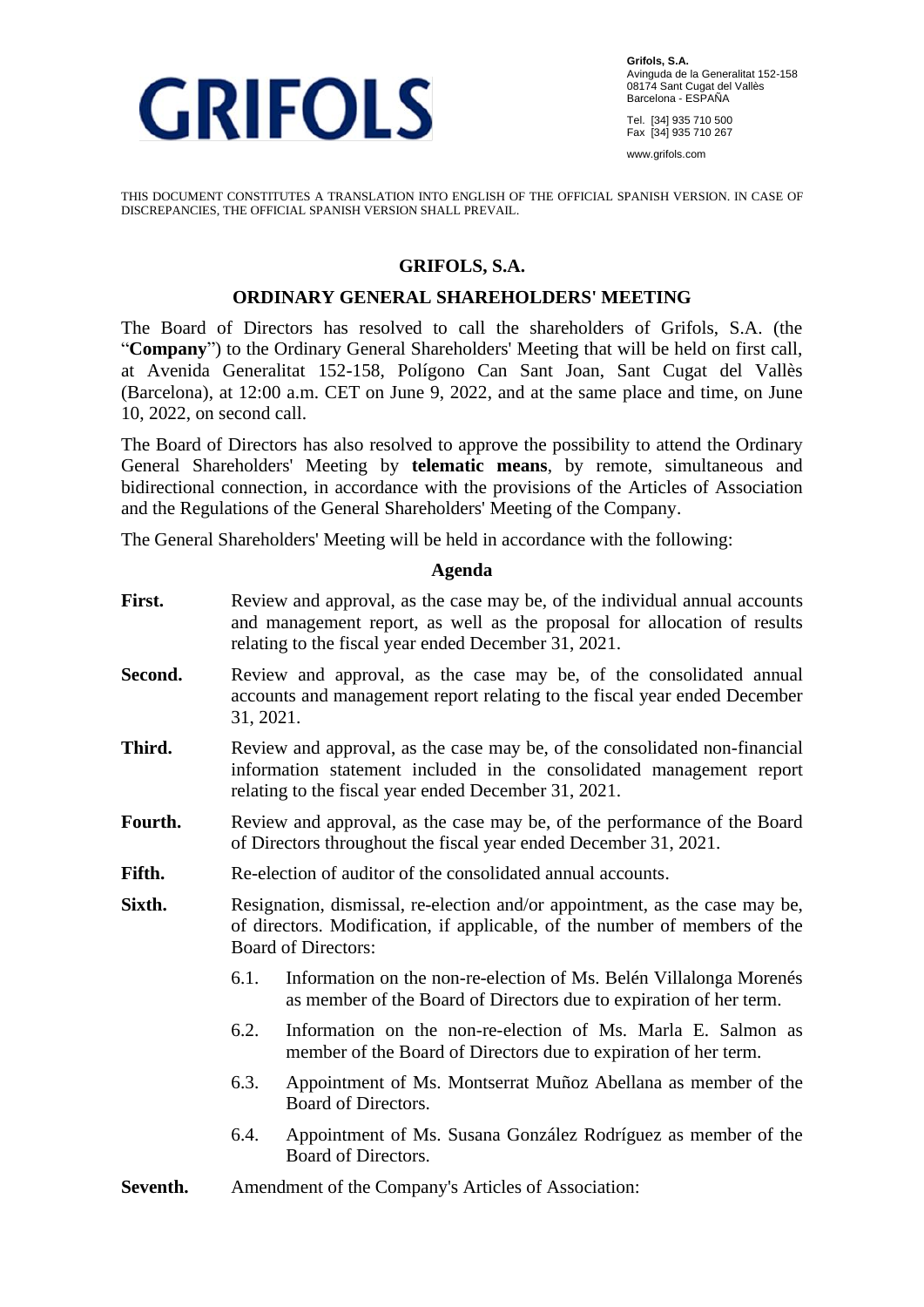- 7.1. Amendment of articles 16 and 17.bis related to the right to attend, proxy granting and representation at the General Shareholders' Meeting and the casting of votes through distance voting systems in order to adequate their content to the latest amendments of the Capital Companies Act as well as introducing substantive and technical improvements in their wording.
- 7.2. Amendment of article 20.bis related to the remuneration of the Board of Directors in order to adequate its content to the latest amendments of the Capital Companies Act as well as introducing substantive and technical improvements in its wording.
- 7.3. Amendment of article 24.ter related to the Audit Committee to adequate its content to the latest amendments of the Capital Companies Act as well as introducing substantive and technical improvements in its wording.
- 7.4. Amendment of article 25 related to the annual accounts to adequate its content to the Capital Companies Act.
- **Eighth.** Amendment of the Regulations of the General Shareholders' Meeting:
	- 8.1. Amendment of article 9 related to the information right available for shareholders prior to the holding of the General Meeting in order to adequate its content to the latest amendments of the Capital Companies Act as well as introducing substantive and technical improvements in its wording.
	- 8.2. Amendment of articles 11.bis, 20 and 22 related to the attendance by telematic means, distance voting and the minutes of the General Shareholders' Meeting to adequate their content to the latest amendments of the Capital Companies Act as well as introducing substantive and technical improvements in their wording.
- **Ninth.** Information on the amendments of the Internal Regulations of the Company's Board of Directors, pursuant to article 528 of the Capital Companies Act.
- **Tenth.** Consultative vote on the Annual Remuneration Report.
- **Eleventh.** Approval of the directors' remuneration policy of the Company.
- **Twelfth.** Authorization to the Board of Directors to call, if necessary, an Extraordinary General Shareholders' Meeting of the Company with at least 15 days in advance, in accordance with Article 515 of the Capital Companies Act.
- **Thirteenth.** Granting of authorities to formalize and execute the resolutions passed by the General Shareholders' Meeting.

It is stated that, pursuant to the provisions of the Company's Articles of Association, only the shareholders who hold Class A shares will have the right to vote on the items included in the agenda.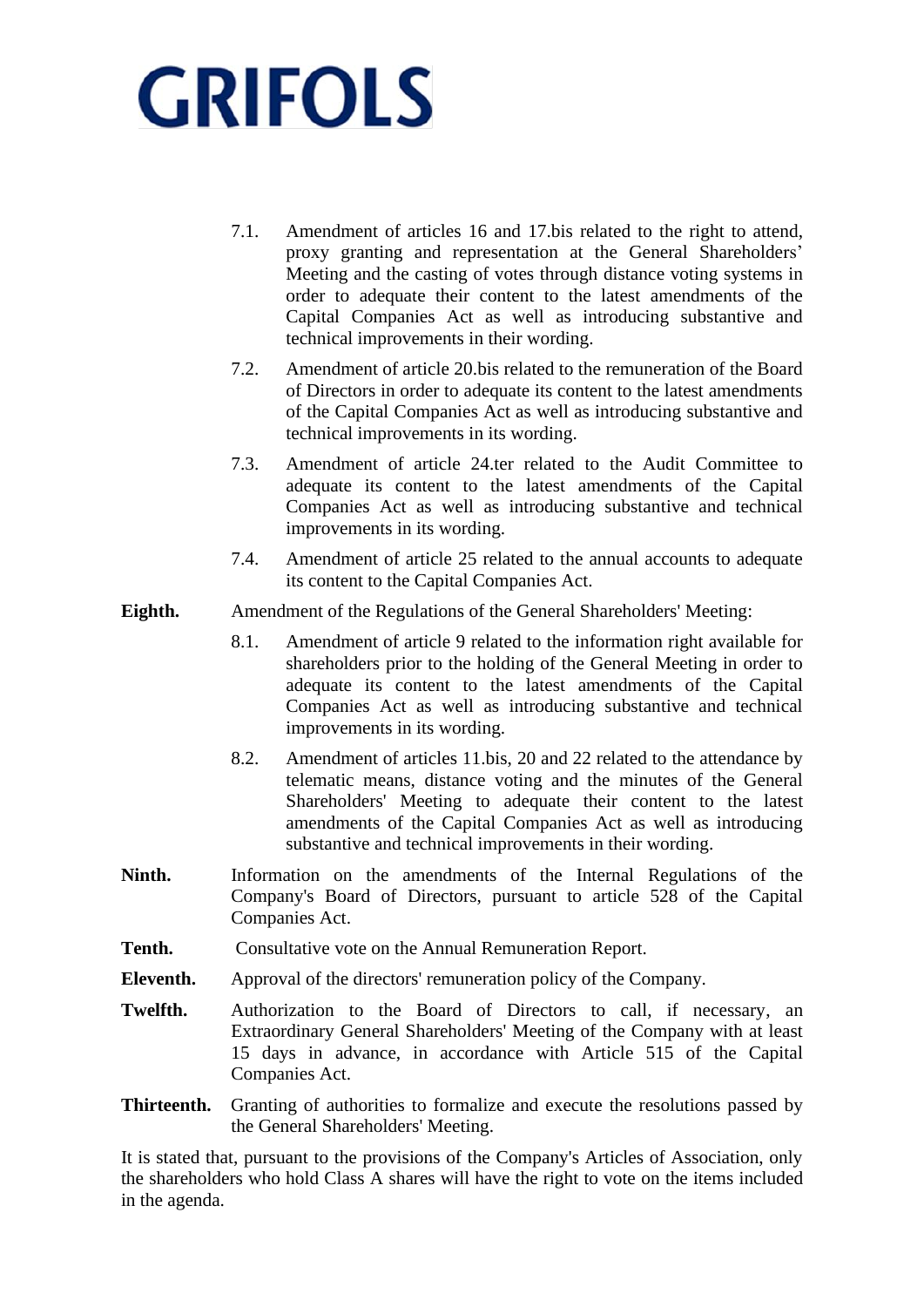## **General Recommendation**

The Board of Directors considers that the best way to safeguard the health of shareholders, directors, suppliers and other persons involved in the preparation and holding of the General Shareholders' Meeting is to recommend to the shareholders the following:

- (i) **Not to physically attend the General Shareholders' Meeting**. It is advised that physical attendance may be subject to limitations due to health requirements that may affect the access or location of the meeting rooms.
- (ii) **To attend the General Shareholders' Meeting by telematic means**, by means of a remote connection and live broadcast through the Company's corporate web page [\(www.grifols.com\)](http://www.grifols.com/) and in accordance with the participation rules set forth in this notice.
- (iii) **To exercise their remote voting and proxy rights** by means of the mechanisms described in this notice.

## **Supplement to the call and filing of new resolution proposals**

Pursuant to the provisions of article 519 of the Capital Companies Act (*Ley de Sociedades de Capital)*, shareholders representing at least three percent of the Company's share capital may request the publication of a supplement to this call, including one or more items on the agenda, and filing well-founded resolution proposals on matters already included or that should be included on the agenda, provided that the new items are duly justified or accompanied, as appropriate, by a substantiated resolution proposal. This right may be exercised by means of a verifiable notice that must be received at the registered office of the Company, within five days following the publication of this notice of call or, as the case may be, of the supplement to the call. Such notice must provide evidence of the identity of the shareholders exercising such right and the number of shares they currently hold, as well as the items that, as the case may be, should be included on the agenda, and must be accompanied by all relevant documents.

## **Right to information**

As from the date hereof, any shareholder will have the right to examine at the registered office of the Company (calle Jesús y María, 6, 08022 Barcelona), to look up on the corporate web page [\(www.grifols.com\)](http://www.grifols.com/), and to obtain on request the immediate delivery of the following documents, free of charge:

- (i) Proposed resolutions corresponding to each of the items included on the agenda of the General Shareholders' Meeting;
- (ii) The Company's individual and consolidated annual accounts for the fiscal year ended on December 31, 2021, together with the corresponding management and audit reports (the consolidated management report includes the consolidated nonfinancial information statement with the corresponding verification report);
- (iii) The report issued by the Appointments and Remuneration Committee on the prior analysis of the Company's Board of Directors' required competences;
- (iv) The report issued by the Board of Directors concerning the proposals for the appointments of directors referred to in the sixth item of the agenda;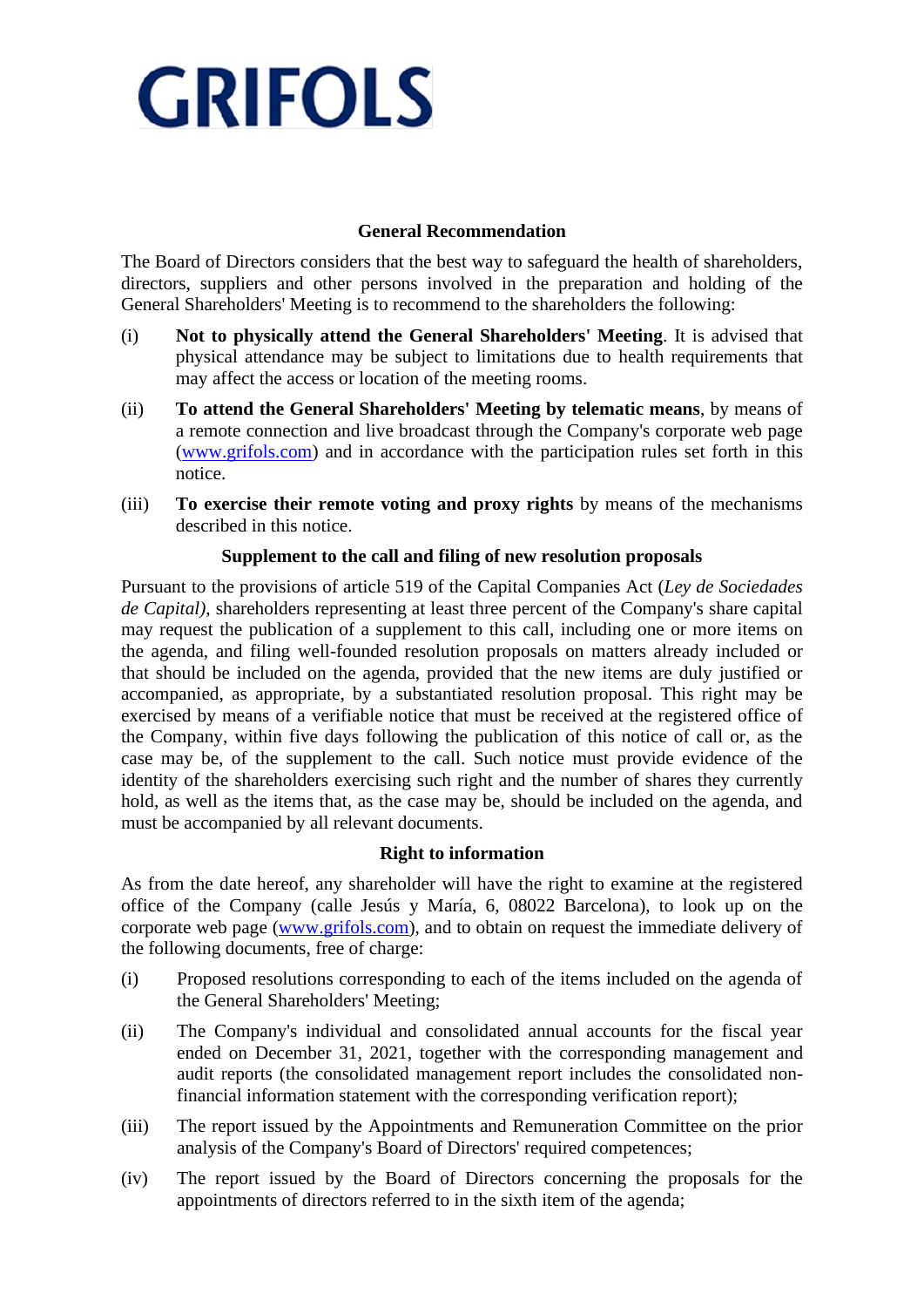- (v) Professional profiles and biographies of the directors whose appointments are proposed to the General Shareholders' Meeting;
- (vi) Complete text of the amendment of the Company's Articles of Association and the relevant Board of Directors' report justifying such proposal referred to in the seventh item of the agenda;
- (vii) Complete text of the amendment to the Regulations of the General Shareholders' Meeting and the relevant Board of Directors' report justifying such proposal referred to in the eighth item of the agenda;
- (viii) Complete text of the amendment to the Internal Regulations of the Company's Board of Directors referred to in the ninth item of the agenda;
- (ix) The proposal of the directors' remuneration policy referred to in the eleventh item of the agenda and the relevant report issued by the Appointments and Remuneration Committee regarding such policy;
- (x) The annual corporate governance report for the fiscal year ended on December 31, 2021;
- (xi) The annual report on the directors' remuneration; and
- (xii) Total number of shares and voting rights on the date on which the General Shareholders' Meeting is called.

Furthermore, the following reports will be published on the Company's corporate web page:

- (i) Reports on the functioning of the Audit Committee and the Appointments and Remuneration Committee corresponding to fiscal year 2021;
- (ii) Report on the related-party transactions corresponding to fiscal year 2021 issued by the Audit Committee; and
- (iii) Report on the independence of the Company's external auditors corresponding to fiscal year 2021 issued by the Audit Committee.

Additionally, pursuant to the provisions of articles 197, 272 and 520 of the Capital Companies Act (*Ley de Sociedades de Capital*), article 39 of the Regulations of the Board of Directors and article 9 of the Regulations of the General Shareholders' Meeting, the shareholders may request in writing that the Board of Directors, from the date of the publication of the notice of the call until the fifth day before the date when the General Shareholders' Meeting is to be held, or verbally while the meeting is being held, provide any information and clarifications that they may deem necessary, or raise any questions that they deem pertinent regarding the items included in the agenda. Furthermore, shareholders may request, within the same deadline and in the same form, any information or clarifications or raise any questions concerning the information accessible to the general public that has been provided by the Company to the National Securities Market Commission (*Comisión Nacional del Mercado de Valores*) since the last General Shareholders' Meeting (May 21, 2021) and concerning the auditor's report. Those shareholders (or their proxy representatives) who attend the General Shareholders' Meeting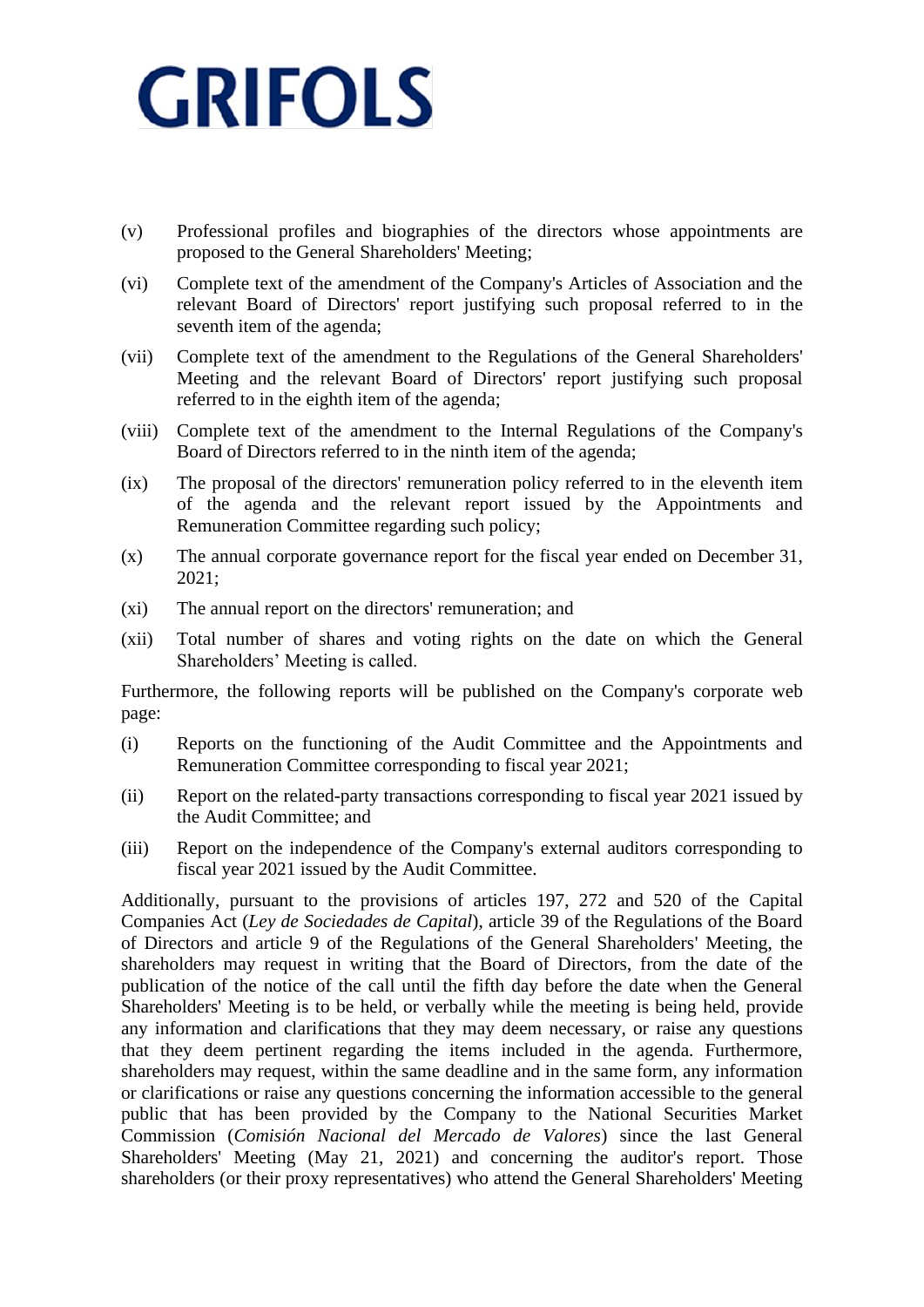

by telematic means may exercise this information right under the terms set forth in the corresponding section of this notice.

#### **Shareholders' Electronic Forum**

Pursuant to the provisions of article 539 of the Capital Companies Act (*Ley de Sociedades de Capital)*, on occasion of the call of the General Shareholders' Meeting and until 8:30 a.m. CET of the same day it is held on first call, the Company has enabled the Shareholders' Electronic Forum on the Company's corporate web page [\(www.grifols.com\)](http://www.grifols.com/). The operating rules and the form that the shareholders must fill in in order to participate in said Forum are available on the Company's corporate web page.

#### **Right to attend**

All shareholders of the Company will have the right to attend the General Shareholders' Meeting, provided that their shares are registered under their name in the corresponding accounting registry at least five days prior to the day on which the General Shareholders' Meeting is to be held.

In order to exercise the right to attend, the shareholder must have the relevant attendance card issued for such purposes by the entities responsible for the accounting registry.

Any shareholder having the right to attend may be represented by another person, even if such person is not a shareholder. The representation shall be conferred on a special basis for this specific General Shareholders' Meeting, in writing or via any distance means of communication as set forth below.

Those shareholders or proxy representatives that wish to attend to the General Shareholders' Meeting by telematic means must follow the instructions set forth further below.

#### **Vote and distance voting**

Shareholders may cast their vote regarding the proposals included on the agenda through the following distance means of communication:

- (a) by means of postal correspondence, by sending the attendance, delegation and distance voting card, duly signed and with an indication of the direction of their vote, to the following address: Grifols, S.A. (re: General Shareholders' Meeting), calle Jesús y María, 6, 08022, Barcelona, Spain; and
- (b) by means of electronic communication, through the Company's corporate web page [\(www.grifols.com\)](http://www.grifols.com/), provided that the security of the electronic communication is ensured, and the electronic document through which the vote is casted includes a qualified electronic signature, pursuant to the provisions of the Regulation (EU) No 910/2014 of 23 July, or is considered valid by the Board of Directors as it fulfils the adequate guarantees on authenticity and identity of the voting shareholder.

Likewise, the shareholders entitled to attend may confer their representation, specifically for this General Shareholders' Meeting, by the following distance means of communication: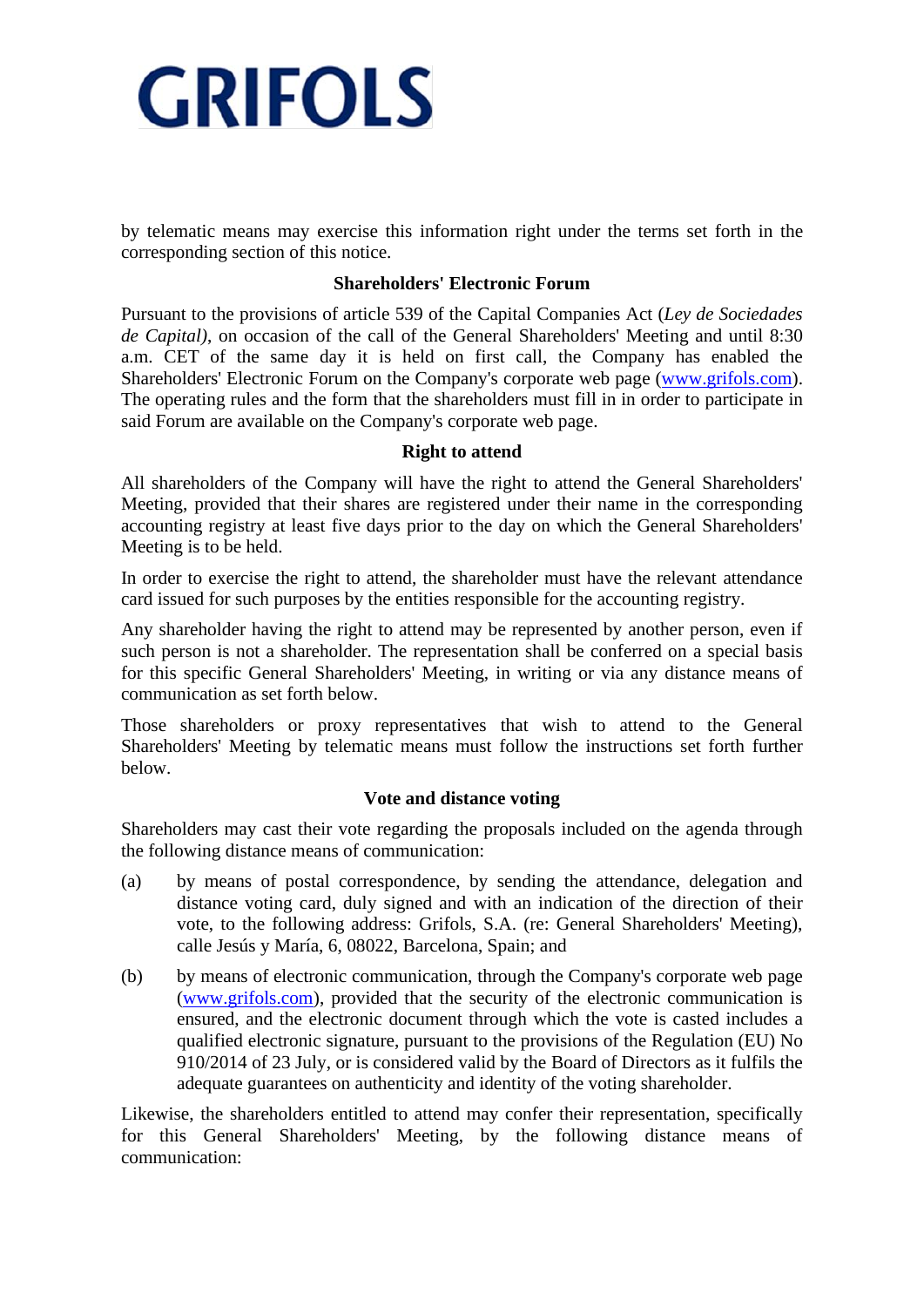- (a) by means of postal correspondence, by sending the relevant attendance card duly signed, including name and identity card of the shareholder being represented, to the following address: Grifols, S.A. (re: General Shareholders' Meeting), calle Jesús y María, 6, 08022, Barcelona, Spain; and
- (b) by means of electronic communication, through the Company's corporate web page [\(www.grifols.com\)](http://www.grifols.com/), provided that the security of electronic communications is ensured and that the electronic document through which the representation is formalized includes a qualified electronic signature, pursuant to the provisions of the Regulation (EU) No 910/2014 of 23 July, or is considered valid by the Board of Directors as it fulfils the guarantees on authenticity and identity of the voting shareholder conferring their representation.

The shareholders who confer their representation by means of distance communication must notify the appointed proxy representative of the representation conferred. When the representation is conferred to a Board Member and/or the Secretary and/or the Vice Secretary of the Company, such communication will be deemed to be made upon receipt by the Company of the distance delegation.

Distance delegations must be accepted by the proxy, not being able to join otherwise. For this purpose, all distance delegations in favor of individuals different than the Company's Board Members and/or Secretary and/or Vice Secretary must be printed out, signed and submitted by the proxy representatives who physically attend the General Shareholders' Meeting, together with an identity document, to the personnel in charge of the shareholders' registry on the date and place where the General Shareholders' Meeting is to be held, within the hour immediately prior to its scheduled start.

Moreover, the delegation card duly completed and signed may also be submitted by the proxy representative physically attending the Meeting, together with an identity document, to the personnel in charge of the shareholders' registry, on the date and place where the General Shareholders' Meeting is to be held, within the hour immediately preceding its scheduled start.

In order to be valid, both the vote and the distance delegation must be received by the Company at least before midnight (24:00) on the day prior to the date that the General Shareholders' Meeting is scheduled at its first call or second call, whichever is applicable.

The Company reserves the right to modify, suspend, cancel or restrict the mechanisms for electronic voting and delegation for technical or security reasons. The Company further reserves the right to request such additional identification from the shareholders as may be deemed convenient in order to ensure the identity of those attending the meeting, the authenticity of the vote or the delegation and, in general, the legal certainty of the General Shareholders' Meeting being held.

The Company will not be liable for damages that may be caused to shareholders due to the lack of availability and effective operation of its corporate web page and of the services or contents provided through such web page as a result of any failure, overload, line failure, connection fault or similar events not attributable to the Company that may impede the use of the electronic voting or delegation systems.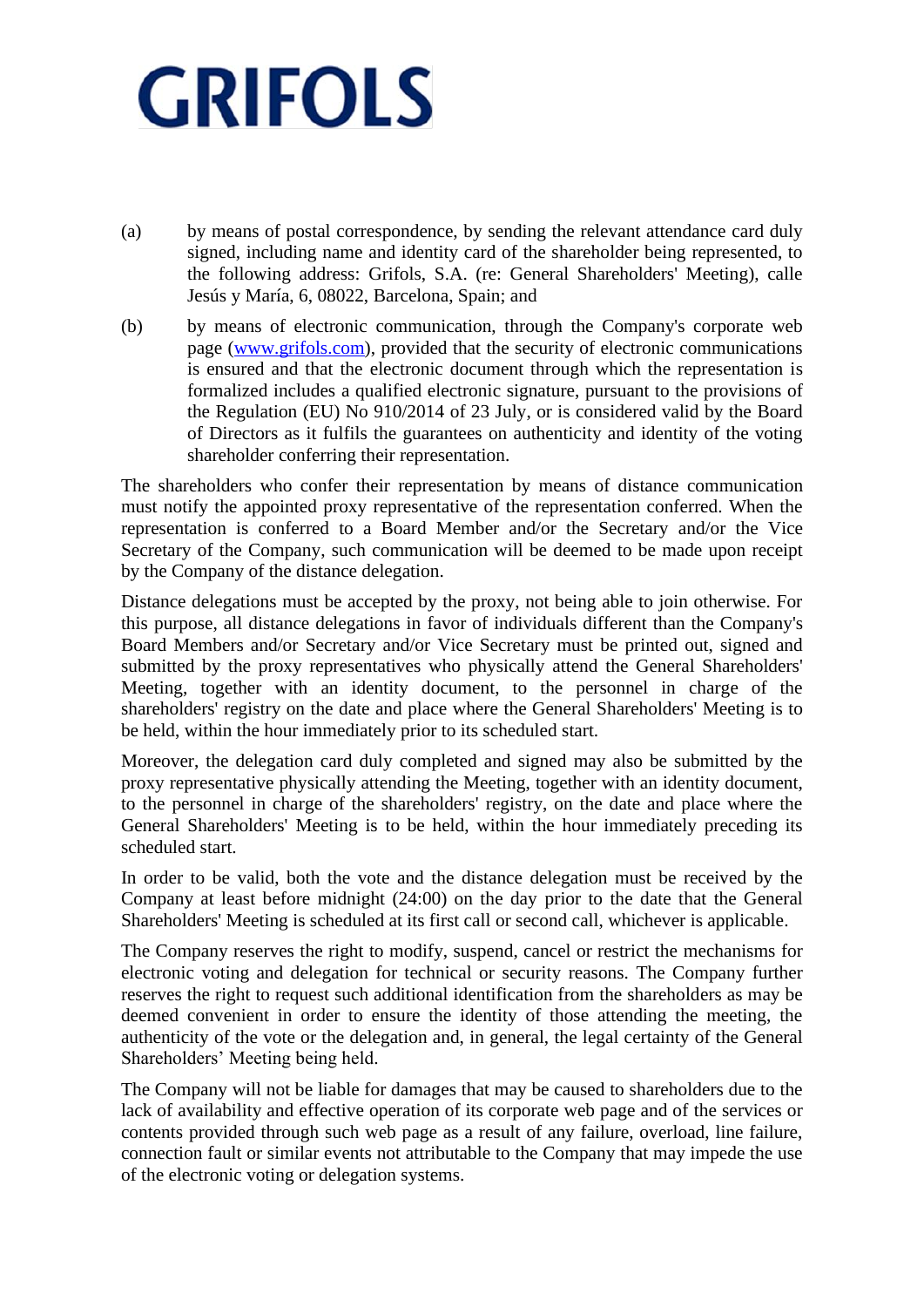Computer applications for casting the vote and the delegation through electronic means will be operative from the day the call is published at 00:00:01 hours CET until June 9. 2022 at 23:59:59 hours CET.

#### **Attendance to the General Shareholders' Meeting by telematic means**

**Notwithstanding the provisions set forth above and in accordance with article 182 of the Capital Companies Act (***Ley de Sociedades de Capital***) and article 16 of the Company's Articles of Association, the shareholders and their proxy representatives may attend the General Shareholders' Meeting by telematic means.**

#### **1. Registration, accreditation and attendance:**

In order to enable the proper management of the online attendance systems, the shareholder or proxy representative wishing to attend the General Shareholders' Meeting by telematic means must:

(a) Register on the Online Attendance Platform enabled to such effect on the Company's corporate web page [\(www.grifols.com\)](http://www.grifols.com/), providing proof of identity (and, where applicable, their representation) from June 6, 2022 at 00:00:01 hours CET until the day in which the General Shareholders' Meeting is to be held (i.e. June 9, 2022, on first call and if applicable, on the following day, June 10, 2022, on second call) at 11:00:00 hours CET through any of the following means: (i) Electronic National Identity Card; (ii) a recognized, valid user electronic certificate in force, in accordance with the Regulation (EU) No 910/2014 of 23 July, and issued by the Spanish Public Certification Authority (CERES) that answers to the Spanish National Mint (*Fábrica Nacional de Moneda y Timbre*); or (iii) by attaching a photocopy of his/her National Identity Card or a similar document providing his/her identity (passport or NIE) in pdf format. In this latter case, once the proof of identity has been approved by the Company, the duly registered shareholder or proxy representative will receive a username and a password to access to the General Shareholders' Meeting by telematic means.

At the time of registration it is essential to provide proof of the status of shareholder, and, if appropriate, proxy representative, by attaching to the corresponding form a pdf copy of the duly signed attendance card issued by the participating entity of *Sociedad de Gestión de los Sistemas de Registro, Compensación y Liquidación de Valores* (Iberclear) where the shareholder's shares are deposited.

The shareholder that is a legal entity shall also attach to the corresponding form a pdf copy of the documents that prove the representative authorities of the natural person that represents it. In addition, the shareholder's proxy representative shall attach a copy of the document in which the representation is granted.

Any registration made outside the deadlines indicated above or which does not comply with the accreditation requirements referred to in this section (a) will not be accepted.

The Company reserves the right to request from the shareholders and/or its proxy representatives any additional proofs of identification it considers necessary to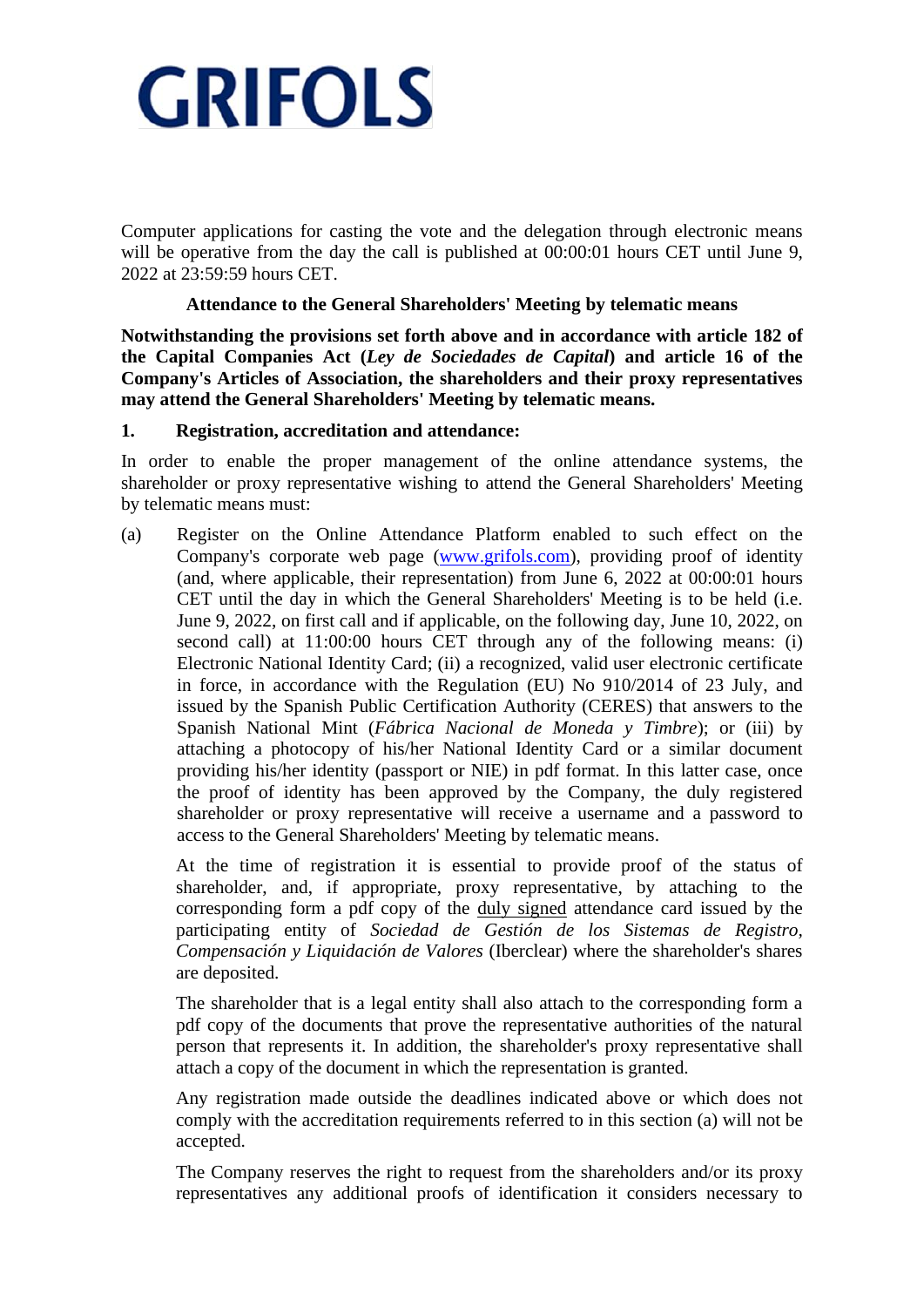verify their status as shareholders or the sufficiency of the powers of representation granted.

(b) Once the shareholder or its proxy representative is duly registered in accordance with section (a) above, he/she shall connect as an attendee by accessing the Online Attendance Platform enabled to such effect on the Company's corporate web page [\(www.grifols.com\)](http://www.grifols.com/), on the day in which the General Shareholders' Meeting is to be held (i.e. June 9, 2022, on first call and if applicable, on the following day, June 10, 2022, on second call) between 10:00 and 12:00 hours CET, using the means indicated in the first paragraph of section (a) above. Once the Meeting has begun, only the shareholders and proxy representatives who have logged on the date and within the times indicated above will be able to vote and/or participate.

## **2. Exercise of the rights of intervention, information and proposal:**

The shareholders or their proxy representatives who, in exercise of their rights, wish to participate at the Meeting by telematic means and, if necessary, request information or clarifications regarding the items included on the agenda, the information accessible to the general public that has been provided by the Company to the National Securities Market Commission (*Comisión Nacional del Mercado de Valores*) since the last General Shareholders' Meeting or the auditor's report, or make proposals as permitted by law, must submit their requests or proposals in writing by sending an electronic communication with their intervention (or attaching their written intervention) through the Online Attendance Platform enabled on the Company's web page. These rights may be exercised from the moment the shareholder or their proxy representatives are connected to the General Shareholders' Meeting via telematic means and until the closing of the period of interventions, which will be duly indicated during the course of the General Shareholders' Meeting.

The attendees to the Meeting by telematic means who wishes to have their intervention expressly included in the minutes of the General Shareholders' Meeting must state this clearly and expressly within their written communication.

The interventions of the attendees to the Meeting by telematic means can be verbally answered during the General Shareholders' Meeting or in writing within seven days thereafter, all in accordance with the provisions of the Capital Companies Act (*Ley de Sociedades de Capital*).

## **3. Voting:**

Votes may be cast by telematic means on the proposals relating to the items included on the agenda using the form available on the Online Attendance Platform enabled for this purpose on the Company's web page [\(www.grifols.com\)](http://www.grifols.com/) from the time of their connection as attendees via telematic means on the date of the General Shareholders' Meeting indicated in section 1.(b) above, and until the moment the voting process on the proposed resolutions is concluded during the General Shareholders' Meeting, which will be indicated in due course during the General Shareholders' Meeting.

With regard to the proposed resolutions on those matters not included on the agenda that have been presented in the legally admissible cases, those attending by telematic means may cast their vote through the form available on the Online Attendance Platform enabled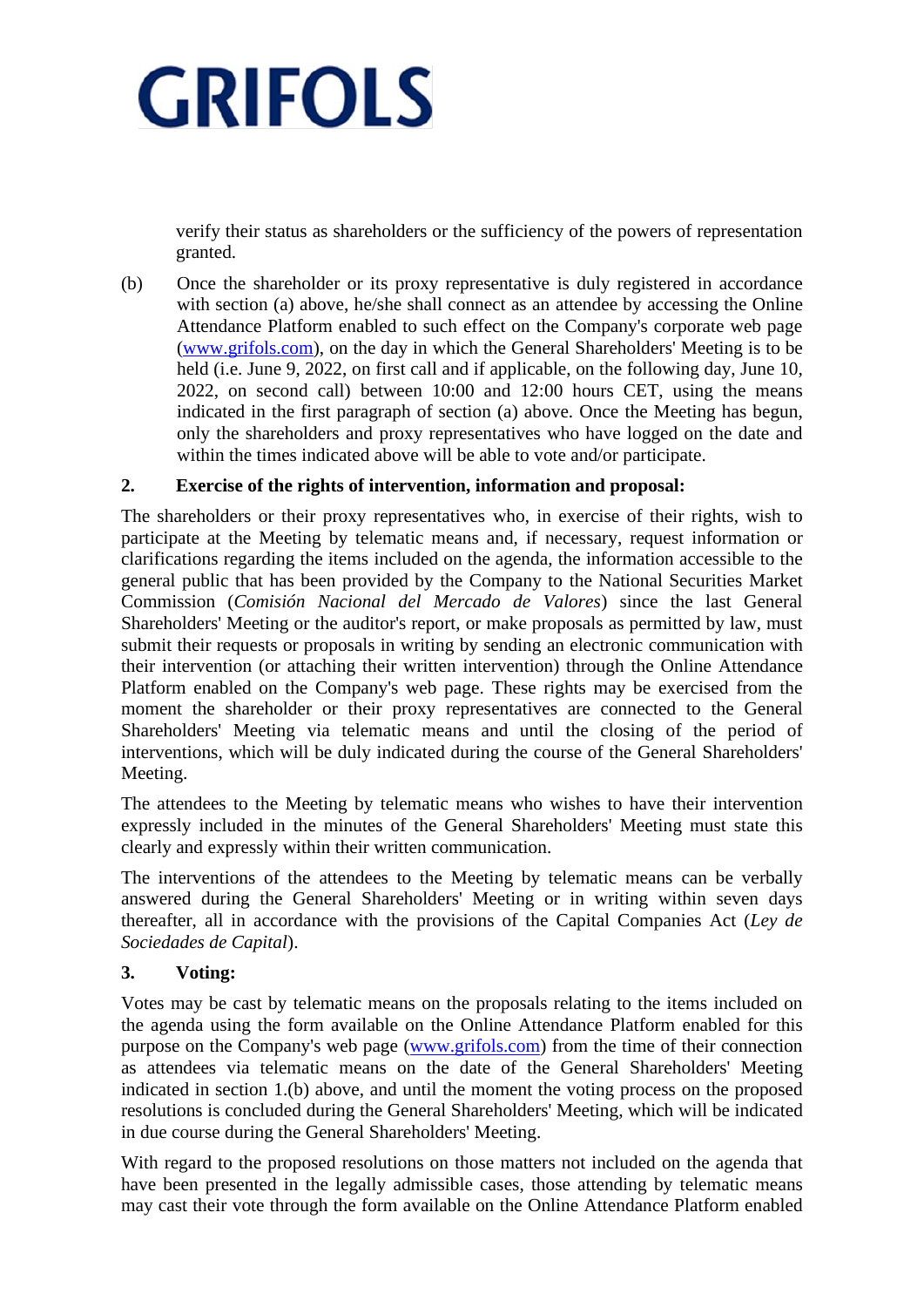for this purpose on the web page [\(www.grifols.com\)](http://www.grifols.com/) from the moment these proposals are read out for voting and until the moment the voting process is concluded during the General Shareholders' Meeting.

The rules on the computation of votes set out in the Articles of Association and in the Regulations of the General Shareholders' Meeting shall apply to the voting by telematic means.

## **4. Other issues:**

The shareholders or their proxy representatives who attend the General Shareholders' Meeting by telematic means and who wish to expressly state that they are abandoning the General Shareholders' Meeting so that their vote will not be counted, must do so by sending an electronic communication through the available link enabled for this purpose on the Online Attendance Platform on the Company's web page [\(www.grifols.com\)](http://www.grifols.com/). Once such express desire to abandon the meeting has been communicated, all subsequent actions made by telematic means will be deemed as not having been carried out.

The attendance by telematic means of the shareholder or his/her proxy representative will render void any vote or delegation previously made by any other procedure established by the Company.

It is the exclusively responsibility of the shareholder or his/her proxy representative to maintain the passwords or any identification means required to access and use the Online Attendance Platform. In the case of a legal entity, it must notify any modification or revocation of the powers held by its representative and, therefore, the Company declines any responsibility until such notification takes place.

The Company reserves the right to modify, suspend, cancel or restrict the mechanisms for the attendance to the General Shareholders' Meeting by telematic means when technical or security reasons so require or impose it. The Company will not be liable for damages that may be caused to shareholders as a result of any failure, overload, line failure, connection fault or similar events not attributable to the Company that may impede the use of the attendance systems to the General Shareholders' Meeting. Therefore, such circumstances will not constitute an illegitimate deprivation of the shareholders' rights. Should any of the circumstances envisaged in this section occur, the shareholders will be informed of this as soon as possible through the Company's web page.

The rules for attendance at the General Shareholders' Meeting by telematic means adopted by the Board of Directors are available for the shareholders consultation on the Company's web page at [www.grifols.com.](http://www.grifols.com/)

## **Participation of a Notary at the Meeting**

The Board of Directors has resolved to request the presence of a Notary Public in order to draw up the minutes of the General Shareholders' Meeting, pursuant to the provisions of article 203 of the Capital Companies Act (*Ley de Sociedades de Capital*).

## **Personal Data**

According to the applicable data protection laws, the shareholders and, if applicable, their proxy representatives, are hereby informed that any personal data provided by them to the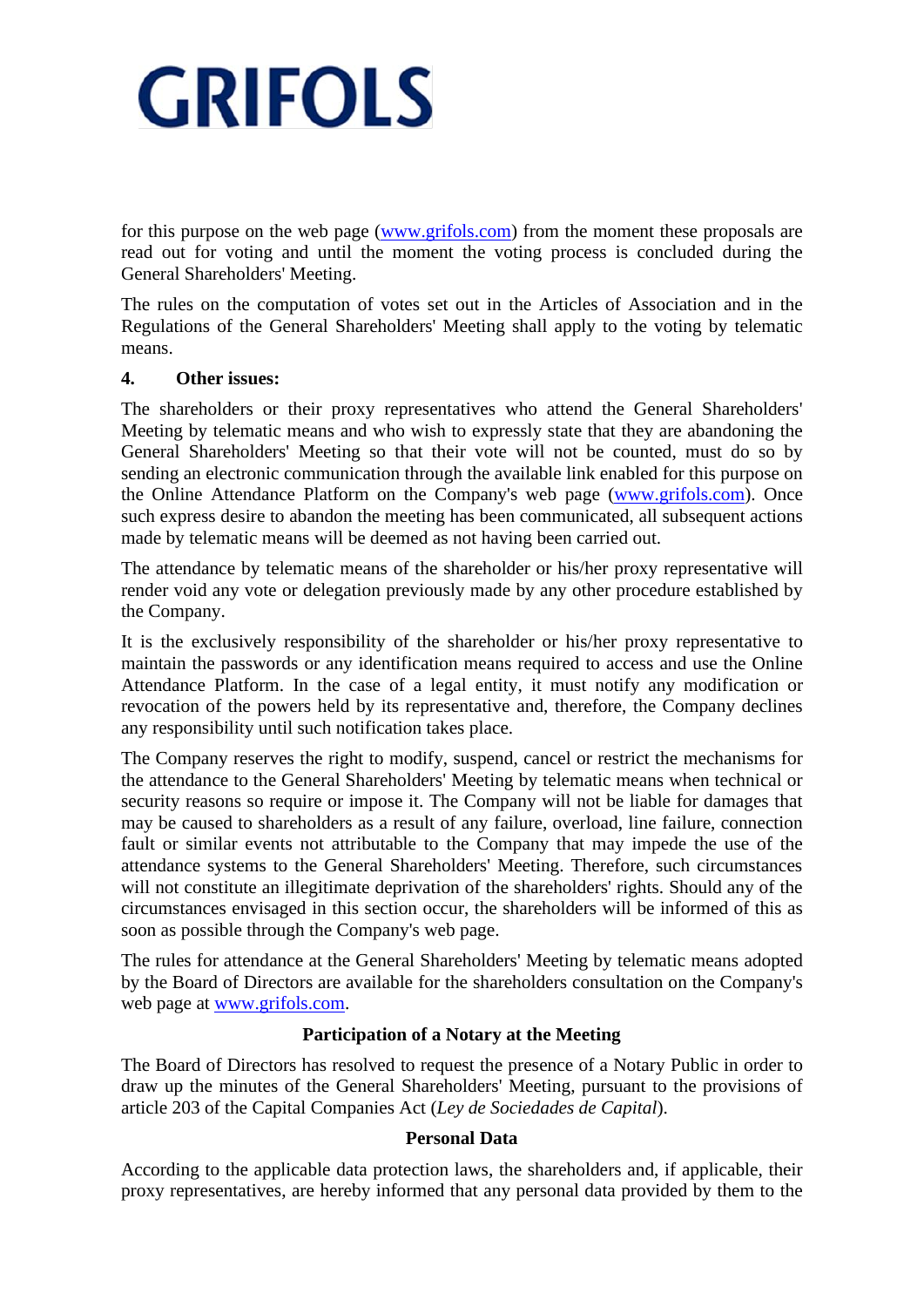Company for the purposes of exercising their rights of information, participation, attendance, representation and vote in the General Shareholders' Meeting, either physically or by telematic means, or the personal data provided for such purposes both by banking entities or securities brokerages and dealers at which such shareholders have placed their shares in custody and the entity legally qualified to record book entries (*Sociedad de Gestión de los Sistemas de Registro, Compensación y Liquidación de Valores, S.A.U. – Iberclear*) shall be processed by the Company, as data controller, with the aim to manage the development, compliance and control of the existing shareholding structure, as well as the call, holding, attendance and development of the General Shareholders' Meeting.

Banking entities, securities brokerages and dealers, and Iberclear may provide the Company with the list of shareholders containing the following personal data: first and last name, personal identification or passport number and address. Furthermore, the shareholders represented at the General Shareholders' Meeting may provide the Company with the first and last name, personal identification and passport number of their proxy representatives, unless the designated proxy representatives are the Board Members, the Secretary and/or Vice Secretary of the Company. The submission of personal data to the Company will strictly comply with the relevant applicable laws.

The legal basis for the processing of personal data described here above is the appropriate execution of the relationship with shareholders and the compliance with legal duties. The personal data shall be kept for as long as it will be necessary for the Company to comply with its legal duties, or for as long as liabilities may arise from the relationship with the shareholder. Shareholders' personal data and, as the case may be, of their proxy representatives, will not be communicated to third parties different than the service providers that manage the General Shareholders' Meeting unless it is required to comply with a legal mandate.

The shareholders or, if applicable, their proxy representatives, may with respect to their own data and in the terms set forth in the law:

- (a) Access them at the Company's files (right to access),
- (b) Request their amendment when they are inaccurate (right to rectification),
- (c) Request that they are not processed (right to object),
- (d) Request their erasure (right to erasure),
- (e) Request the restriction of processing when accuracy of the personal data is contested by the data subject and this is being verified, the processing is unlawful and the data subject opposes the erasure of the personal data, and the Company no longer needs the personal data for the purposes of the processing, but they are required by the data subject for the establishment, exercise or defence of legal claims (right to restriction of processing),
- (f) Receive in electronic format the personal data directly provided to the Company and transmit these to third parties (right to data portability), and
- (g) Withdraw the consent given.